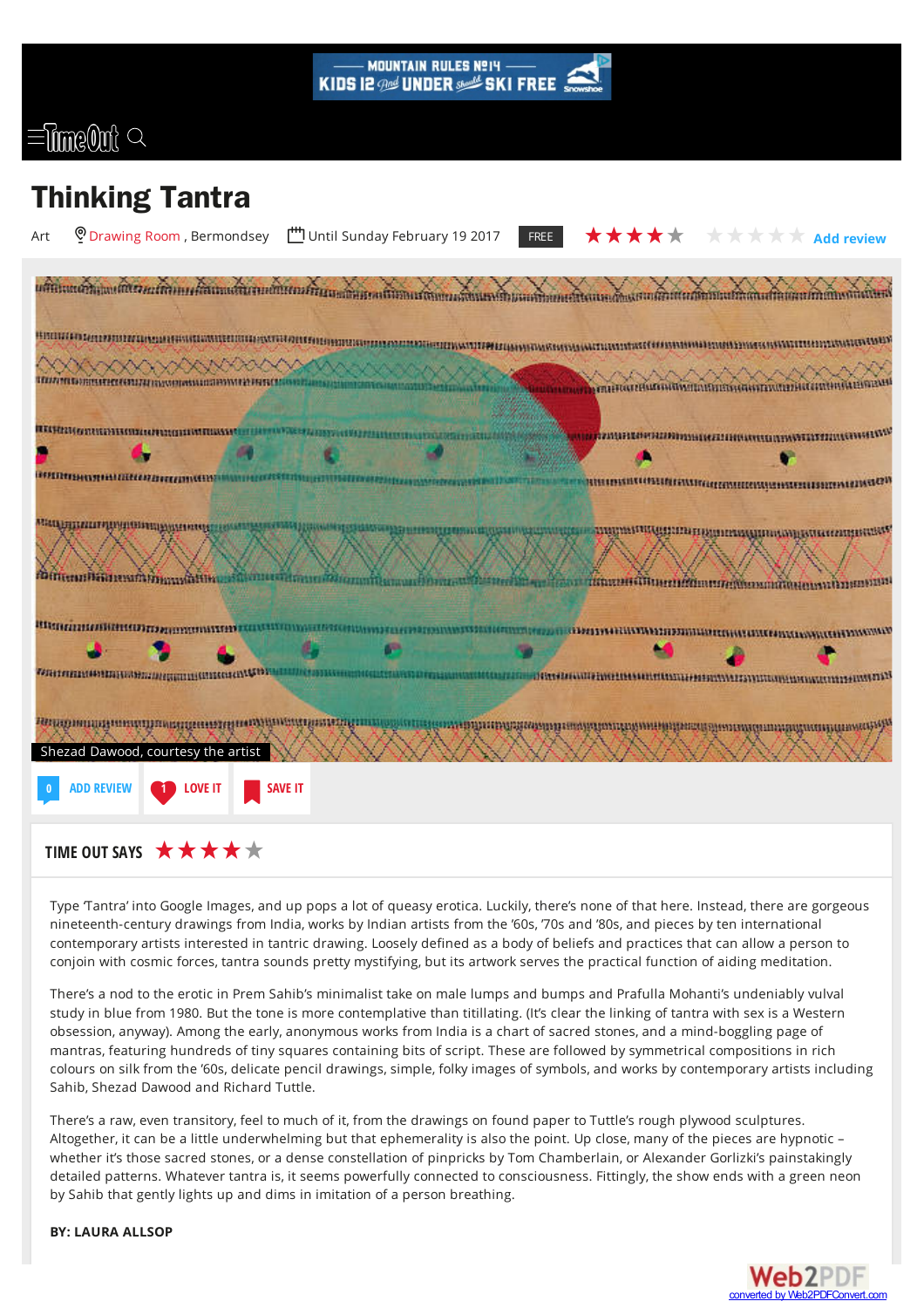## **DETAILS**

**Venue name:**

[Drawing](http://www.timeout.com/london/art/drawing-room) Room

## **Contact:**

j [VISITWEBSITE](http://www.drawingroom.org.uk)

**&** CALL [VENUE](tel:020 7394 5657)

<span id="page-1-0"></span>

| + Show more details                                  |
|------------------------------------------------------|
| <b>DATES AND TIMES</b>                               |
| December 2016<br>$\checkmark$                        |
| O Drawing Room<br>$( )$ 11:00am                      |
| <b>Drawing Room</b><br>ଡ଼ୢ<br>(11:00am)              |
| + Show more dates                                    |
| <b>USERS SAY</b>                                     |
|                                                      |
| <b>Confine</b><br>Map data @2016 Google<br>$ln_{12}$ |
| $f \bullet G$                                        |
|                                                      |
|                                                      |
|                                                      |
|                                                      |
|                                                      |
|                                                      |

**NEAR DRAWING ROOM**